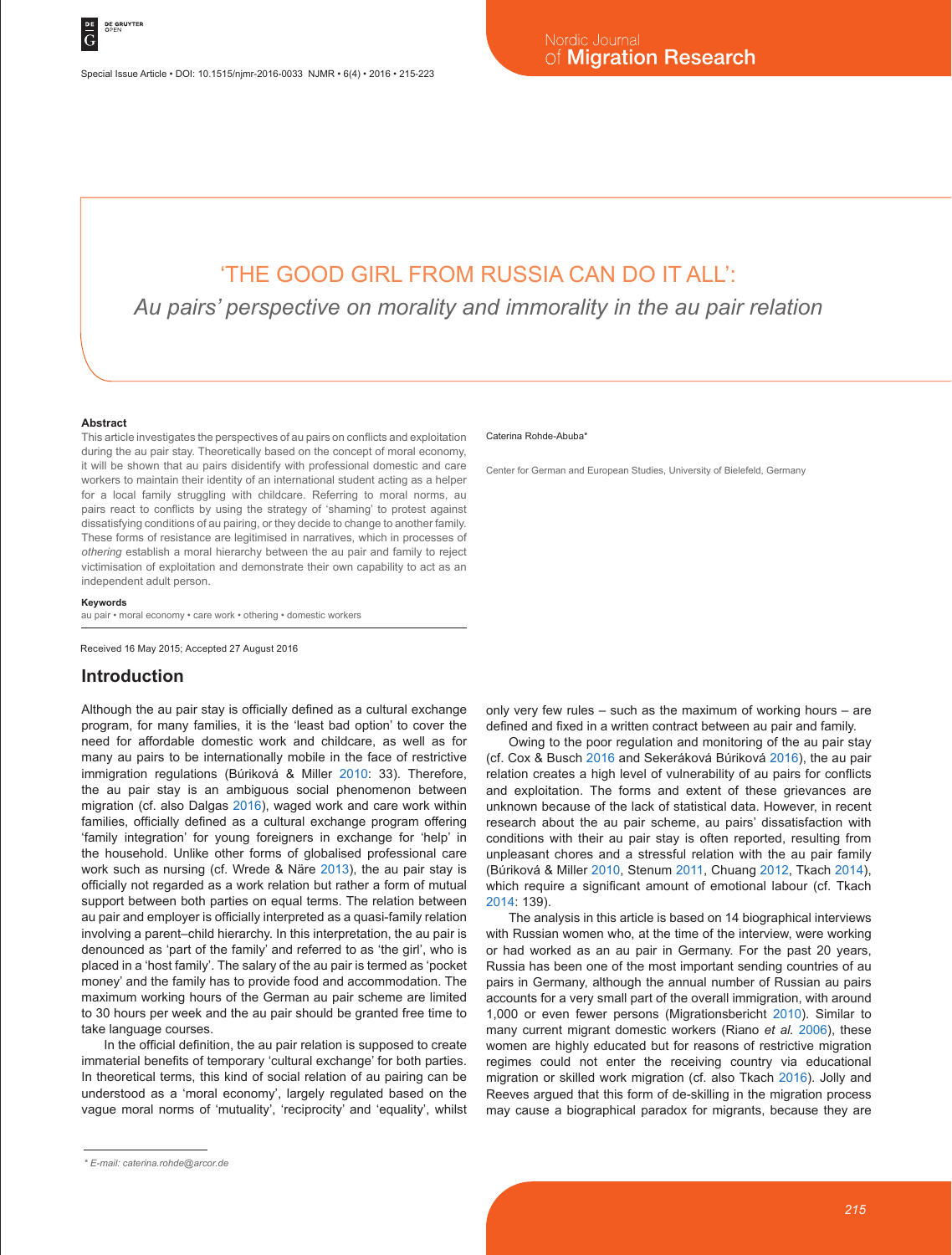confronted with a lower social position in the receiving context than they hold in the home context (Jolly & Reeves 2005: 20).

In the absence of functional formal regulations regarding the au pair relation, this article investigates from the au pairs' perspective how these young women define their position as being an au pair in the specific employing family with references to moral norms such as 'mutuality', 'reciprocity' and 'equality'. Moreover, it explores how they evaluate the family's behaviour toward them and carve out their space of agency to change working conditions in cases of conflicts and exploitation. It will be shown that au pairs make use of narratives that are defined in literature about domestic and care work as a variation of 'othering' (cf. Tkach 2016). In existing literature, the concept of othering is used to investigate narratives of employers about their employees, in which employers make references to a social hierarchy arising from categories such as class, race and culture to legitimise unfavourable working conditions of their employees (Cox 2015, cf. also Lan 2006, Lutz 2008, Huang et al 2012, Marchetti 2014). The aim of this article is to show how (former) au pairs also use strategies of othering in their narratives by referring to moral norms that subordinate their employing family in a moral hierarchy and use moral judgments to legitimise their resistance against conflicts and exploitation by using strategies of protest and family change.

#### **The au pair relation as a moral economy**

In Germany, the differentiation between unpaid reproductive work and waged work along the lines of gender remains the basis of the organisation of daily life within many families. The position of the au pair is located in the space between care work and waged work and has to bridge differences between these two regimes. One fundamental difference is that waged work is highly formalised and based on a contract between employer and employee, which defines specific activities and salaries to be exchanged (Hess 2009: 179). By contrast, care work within families (also termed reproductive work) involves not only the practical organisation of the household but also the social and emotional labour of caring for members of the household. Along with technical skills of domestic work and emotional skills of empathy and affection to build up functional care relations, care work presupposes the knowledge of implicit sociocultural norms, which – for example – determine the standards of cleanliness, cooking or child raising.

Similar to many other industrialised and post-industrialised countries, childcare in Germany is essentialised as a feminine attribute arising from the presumed women's need to care for loved ones. The colloquial term 'labour of love' undertaken by mothers and housewives signifies not only that care work is done out of love but also that care work is compensated with love and affection rather than money. In theoretical perspectives, care work is a moral economy regulated by (mostly implicit) moral norms and the exchange of immaterial benefits. As Näre argued, the moral economy involves 'highly personalized labor relationships, which cannot be reduced to profit maximizing' (Näre 2011: 397). The morality connected to care work serves other goals such as maintaining social status (Näre 2011: 400). Therefore, the moral economy of au pairing also regulates fulfilling domestic and care tasks in the au pair relation and organises the au pair relation at the level of social status.

Although the German au pair scheme (similar to many other national schemes) demands defining the minimum amount of 'pocket money' for a maximum number of working hours in a contract between au pair and family, it is not required to define specific activities and working hours or working days of the au pair in this contract. Hence, in the absence of precise written rules, the au pair and family have to negotiate the au pair's tasks, working hours and working days. In this process, both parties may refer to the images of the au pair programme as a relation of 'mutuality', 'equality' and 'reciprocity' to support their standpoint, although they are unable to rely on definitions of how these norms are supposed to be fulfilled in the au pair relation. Based on the norms of 'mutuality', 'equality' and 'reciprocity', the work aspect of the au pair programme is negated and the personal relation between the family and au pair is emphasised, which is supposed to work as a moral economy regulated by moral norms and the exchange of immaterial benefits. The relation between the female employer and the au pair may be organised informally as a maternalistic relation (Rollins 1985, Arnardo 2003), in which the au pair is subordinated to the female employer, the 'host mother'. In this regard, control and authority may be obscured as the motherlike supervision of the quasi-daughter. Hence, the au pair's status as an adult independent woman undertaking waged work for the family in such a relation may be denied and the au pair may be subordinated to the private sphere of the family without being equal to the employers.

The construction of the au pair relation as a moral economy means that the family and au pair negotiate their relation on a personal rather than a professional level by referring to social norms of morality such as 'good', 'bad', 'fair' and 'unfair' in evaluating whether the anticipated 'mutuality', 'equality' and 'reciprocity' are fulfilled by each party. As Hess argued, the 'moral economy of caring' (Hess 2009: 178ff) leads to the anticipation of au pairs being rewarded with gratitude and recognition for their physical and emotional labour. Therefore, the failure of families to provide 'mutuality', 'equality' and 'reciprocity' may be interpreted by au pairs as immorality on behalf of the family, contrasting the moral behaviour of the au pair. This form of narrative distancing by drawing moral boundaries and constructing a moral hierarchy is described in post-colonial studies (cf. Ashcroft, Griffiths & Tiffin 2007: 156, Spivak 1985) as the mechanism of 'othering'. With the help of the narrative strategy of othering, power relations are established by constructing persons as different and thus unequal 'others'. The actor's own identity is constructed by narrative boundary-making in relation to others, whereby a social hierarchy is constituted (Johnson *et al.* 2004: 253) based on moral or cultural subordination by projecting negative qualities to the other. At the same time, a positive identity or sense of self-worth is constructed by distancing oneself from the other, who is interpreted as being morally inferior (Sayer 2010: 174), whilst the self is understood to be morally superior in supporting the dependent other.

The dominant understanding and use of the concept of othering in the research field of domestic and care work is that subjective positions are constructed by powerful groups (employers) who subordinate 'others' (domestic and care workers). This perspective may victimise subordinated groups and perceive them as inactive. In contrast to this research frame, Jensen (2011) showed that persons who are othered in public discourses may react to these negative representations through 'capitalization on being positioned as the other' in using ascribed negative aspects as a resource of symbolic value or 'refusing to occupy the position of the other by disidentification and claims to normality' (Jensen 2011: 62). Hence, othering is met by agency 'as the capacity to act within as well as up against social structures' (Jensen 2011: 66). Following Jensen, this article aims to investigate the narratives of (former) au pairs used in reacting to or compensating grievances of the au pair's experience arising from the ambiguous status between waged work and care work.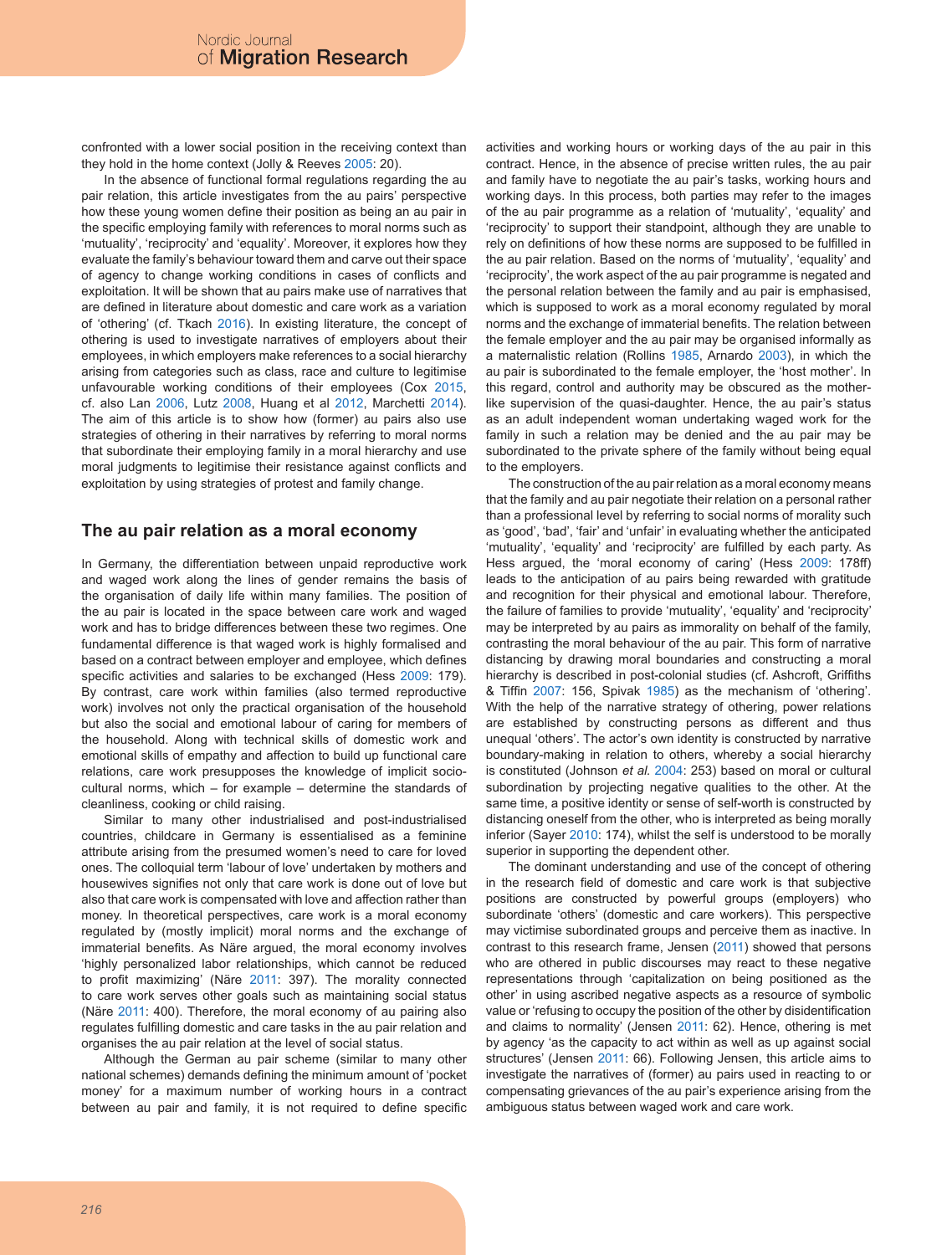## **Methodological framework of analysing au pairs' narratives**

Between 2008 and 2012, I conducted a dissertation project based on participant observations and biographical interviewing to study the transnational migration processes of young women who had come to Germany as au pairs. During that time, I conducted biographical interviews with young Russian women who were born between 1978 and 1988 and stem from educated but not wealthy families. Their contexts of origin are cities of the European provinces of Russia but not the metropolises Moscow and St. Petersburg. The sample comprises highly educated young women (mostly university graduates and some students) who – based upon of their foreign language skills – have had access to au pair mobility but could not organise their migration via a student exchange programme, because either their home university did not participate in one or they could not finance the exchange.

At the time of the interviews, these women comprised three groups: three interviewees had worked in Germany as au pairs (Anna, Tatyana and Alina), seven had stayed in Germany after their au pair stay (Nina, Anastasia, Olga, Elena, Marina, Maria and Alisa) and four had returned to Russia after their au pair stay in Germany (Viktoria, Polina, Kristina and Daria).

The data presented in this article were collected using narrative biographical interviewing, which aims to generate biographical accounts that cover entire lives or particular life phases by stimulating narratives rather than asking closed questions. The interviews were analysed using a combined methodology comprising hermeneutic sequential analysis (Oevermann *et al.* 1979) with a transnational researchers' group (Amelina, 2010) and narrative analysis according to Schütze (1976, 1983). The analysis aimed to reveal collective biographical interpretation patterns ('biographische Deutungsmuster') used by interviewees to explain biographical experiences, given that these biographical interpretation patterns provide insights into the perception of (biographical) problems and orientations to act upon them.

The analysis will be structured in sections focusing on (1) the description of the social setting of being an au pair, (2) the relation of the self to others within this setting (therefore constructing and positioning the self and others) and (3) the scope of agency of the self resulting from the social setting and the social relation within the au pair context. The latter aspect will especially be investigated in two case studies that portray the two distinctive strategies of resisting exploitation, namely, protest and family change.

## **'I knew what I was there for': Au pairs' definitions of their position in the au pair family**

The biographical thematising of au pair work by former and current au pairs focuses on the expectations about the au pair stay and the actual situation in the family. Generally, few interviewees in my sample present the au pair stay explicitly as a positive experience and extensively describe positive relations with the family members. The majority of my interviewees reported rather negative experiences, whereby their narratives demonstrate how the family violated regulations of the au pair scheme and how they tried to resist against this exploitation.<sup>1</sup>

The promotion of the au pair stay as a cultural exchange programme by public institutions and au pair agencies uses the idea of 'family integration', that is, the notion that the au pair should be 'treated like a family member' who 'helps' with care work. This is a widely communicated norm of the moral economy in advertisements and flyers of au pair agencies. Furthermore, this is also an aspect of au pairing that is most difficult to monitor, as it is not clearly indicated how family integration should be achieved and how a 'quasi-family member' like the au pair should be treated by other family members. As Viktoria explained, she only realised how she felt about being an au pair at the moment when she began her au pair stay:

I understood that I am just a maid there, maid or servant or – of course you can justify yourself saying that I am just a student, I am doing an au pair programme, and but inside, so it is actually contradict to what I expected [...] I knew what I was there for. I could be told go there, do that.

In Viktoria's narrative, becoming an au pair is interpreted as losing the status of a student and taking up the position of a maid or servant in a German family. Viktoria's statement depicts two fundamental dimensions of the social setting of au pairing, namely, the au pair's function in the care system of the family and the au pair's position in the power hierarchy of the family. According to the interviewees, au pairs are primarily hired because families need domestic and childcare workers, rather than families being interested in cultural exchange. Hence, families are accused of misusing the au pair stay to employ cheap domestic workers, which is a transgression against rules of the au pair system. Sometimes the position of the au pair – as in Viktoria's quote – is even interpreted as that of a maid or servant, because this position accumulates many different tasks in the household and equates to 'on call' work. Above this, au pairs like Viktoria do not experience their relation to the family as reflecting mutual support on equal terms, but rather tasks are assigned to them by considering only the needs of the family and not au pairs' own preferences or choices. Hence, the moral failure of families to provide equality in the au pair relation is demarcated. This narrative reveals the complex intermingling of the illegitimate misuse of the au pair scheme by not fulfilling or transgressing against written rules of the scheme on the one hand as well as the moral misuse of au pairs by transgressing against norms and expectations that are very subtly conveyed in the promotion of the au pair scheme on the other hand. Whilst the former can often be found in narratives of au pairs who are unsatisfied with the type or amount of work, the latter can typically be found in narratives reporting a negative quality of the relationship to the au pair family. Naturally, many au pairs show both patterns in their narratives.

Interviewees who have experienced the relation to the au pair family negatively often reported that family members did not show any interest in them apart from delegating chores to them. Marina – who was hired by a full-time working single mother with two sons – recalls that at the beginning of her au pair stay, she was disappointed that her employer only wanted to talk to her about the au pair's responsibilities.

And the mother, she was never willing to talk to me about something like – she rather expected me to report what happened during the day and like that, and what I did with the children [...] Communication was only about my responsibilities at home and nothing else […] I wanted to get to know more about life in Germany, also through her life and her relation to her friends, because when you come here you know nothing about how people live and what they think and feel. (Marina)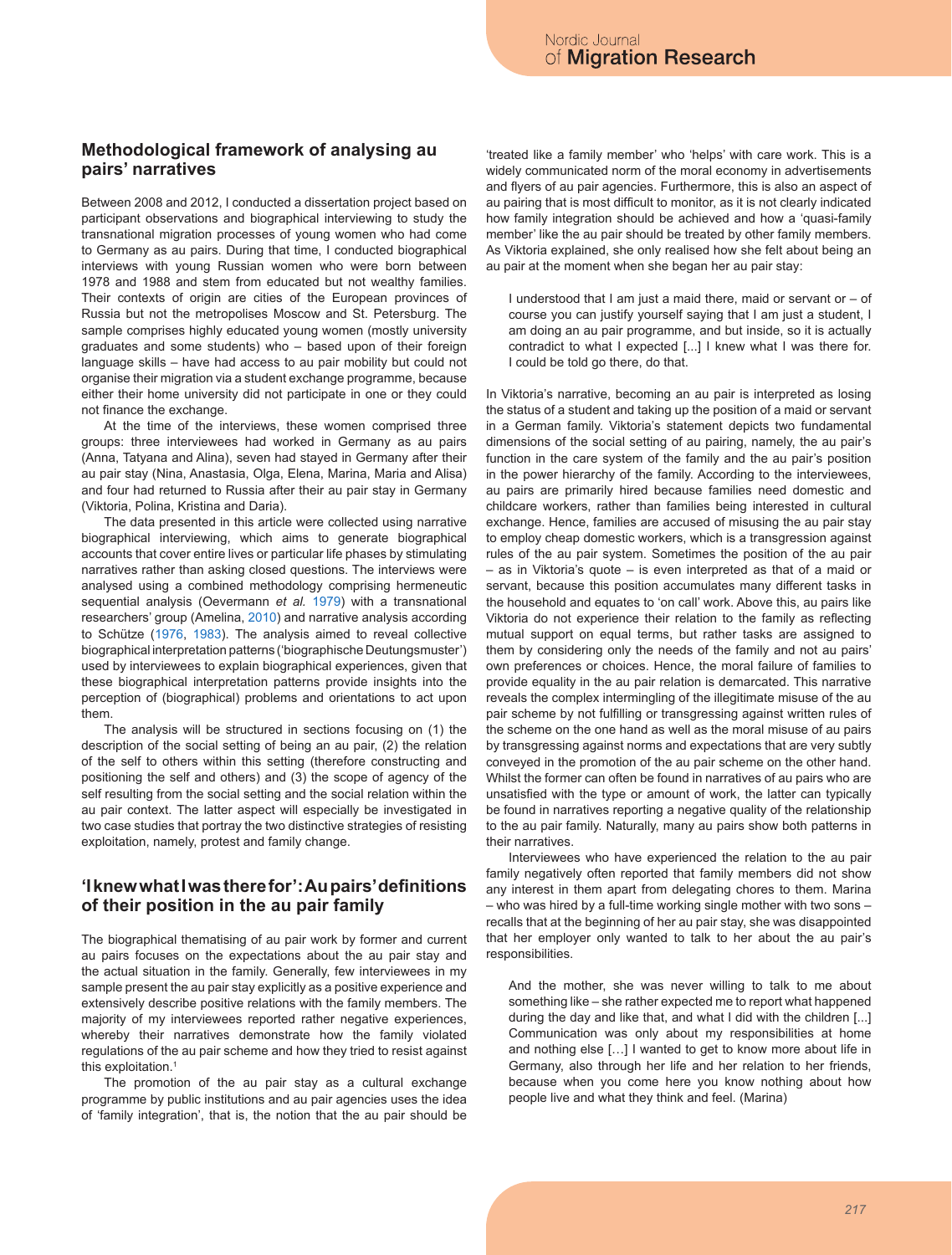Marina problematised that her employer used the au pair as a worker and rejected Marina's wish to establish a personal relation. In this respect, Marina highlighted that her employer did not fulfil the notion of 'cultural exchange' used in promoting the au pair scheme, because she did not provide insights into her personal perceptions about life in Germany. Similarly, Nina explained that she could not develop a personal relationship with her female employer because she rejected any kind of communication with Nina and simply ignored Nina's presence in the house.

For example for weeks she did not speak with me and you just feel the tension when you sit at the table for dinner and this person sits next to you and does not even look at you. At this time I was crying a lot and I was really suffering. (Nina)

Nina's narrative implies a moral judgment about her employer, who did not fulfil the expected family integration by developing a personal relationship with the au pair, whilst Nina actively tried to establish such a relation by trying to engage her employer in conversation. To support this moral judgment, Nina highlighted the extent to which she suffered from her employer's behaviour.

The narratives of Marina and Nina demonstrate the distancing of au pairs from the employers by drawing moral boundaries and constructing a moral hierarchy that au pairs use as a form of othering against their employers. Through examples of communication situations, both au pairs quoted above highlight that their employers rejected their wish for family integration, despite both au pairs trying to achieve this. Accordingly, a moral hierarchy is constructed between the au pairs – who aim to fulfil the norms of the au pair programme – and the employers, who immorally do not allow the au pairs to take up any personal relation with the family but rather reduce them to being a worker. This narrative is used by interviewees to point out that families illegitimately misuse the au pair scheme to hire domestic and care workers and immorally refuse personal contact with au pairs, whilst au pairs actually try to fulfil the norms of family integration and cultural exchange of the au pair scheme by building up a personal relation with family members, as reflected in Marina's efforts to talk to her employer about personal experiences and perspectives on life.

The narrative strategy of being morally superior to the family is supported by interviewees' self-positioning as a helper of the family. The au pair stay is promoted by German au pair agencies as a form of 'help' or 'assistance' to a local family. For example, the non-profit agency Association for International Youth Work (Verein für internationale Jugendarbeit)<sup>2</sup> stated on its website: 'All together you will help a maximum of six hours daily and thirty hours weekly in the household of your host family – including babysitting in the evening'. This peculiar interpretation of the term 'help' combined with detailed modalities of the performance of the helper remarkably shows how agencies try to avoid declaring the au pair stay as a work relation, as well as trying to implement some regulations of the au pair–family relation. Interviewees took up the notion of 'help' and used it to evaluate whether their employing family adhered to the regulations of the au pair stay.

Anastasia explained that at the beginning of her au pair stay, the female employer had to stay in hospital due to an acute illness, whereby Anastasia took over all of the care work. After the female employer had returned home, Anastasia was supposed to continue this work schedule.

I wanted to help the family, but after the woman had returned from hospital the situation was like - it was really strange, somehow they did not treat me as a member of the family but rather as a cleaner or like a nanny. (Anastasia)

Anastasia's narrative reveals the power imbalance and lack of supervision of the au pair relation, because families may illegitimately demand that their au pairs work more than 30 hours. In such narratives, interviewees differentiate the position of the au pair from jobs as cleaners and nannies, which are interpreted as having a lower status than the au pair.

Interviewees empower themselves in their narratives by referring to the official interpretation of the au pair relation presented in advertisements and information about the au pair scheme (such as family integration, cultural exchange and equality), turning these meaning structures against the families. Hence, the power disadvantage that au pairs express in their narratives is compensated by referring to official interpretations of the au pair scheme as a higher authority, which is the basis for subordinating the families to au pairs in terms of fairness and morality. The disidentification with cleaners and nannies allows interviewees to demonstrate the identity of being a participant in a cultural exchange programme and thus refusing to occupy the social position of female labour migrants working in the low-skilled sector of care work, but rather maintaining an equal social position to the au pair family. The narrative of being a helper who was misused as a worker also allows interviewees to highlight the illegitimate transgression of written rules by the family as well as the immorality of misusing offered help rather than providing reciprocity to the au pair.

# **Au pairs' strategies of resistance: Protest and Family Change**

The outsourcing of significant parts of housework and childcare to the au pair typically leads to the au pair's frustration when the working load exceeds 30 hours per week. In my sample, some au pairs did not react to such a situation at all, whilst others opted for the strategy of 'silent resistance', for example, by not fulfilling all tasks or only doing so incompletely. Only one au pair in my sample decided to break up the au pair stay after three weeks and immediately returned home after having realised that au pairing did not meet her expectations. The largest group of my interviewees who were unsatisfied with conditions of their au pair stay used two distinctive strategies to change the au pair relation according to their own preferences, namely, protesting to the family or changing to another family (cf. Tkach 2014).

The two cases presented below were selected first because they represent the two core strategies of au pairs' agency to resist against conflict and exploitation. Second, the narratives of these two former au pairs most coherently exemplify how strategies of agency are connected to perceptions about the au pair relation in terms of morality. Although these two interviewees were prominent in the intensive descriptions of their experiences, they use meaning structures that are collectively shared in narratives of the sample. Moreover, these case studies also show that moral judgments about employers are constructed regarding the employers' attitudes not only towards the au pair but also towards their own children.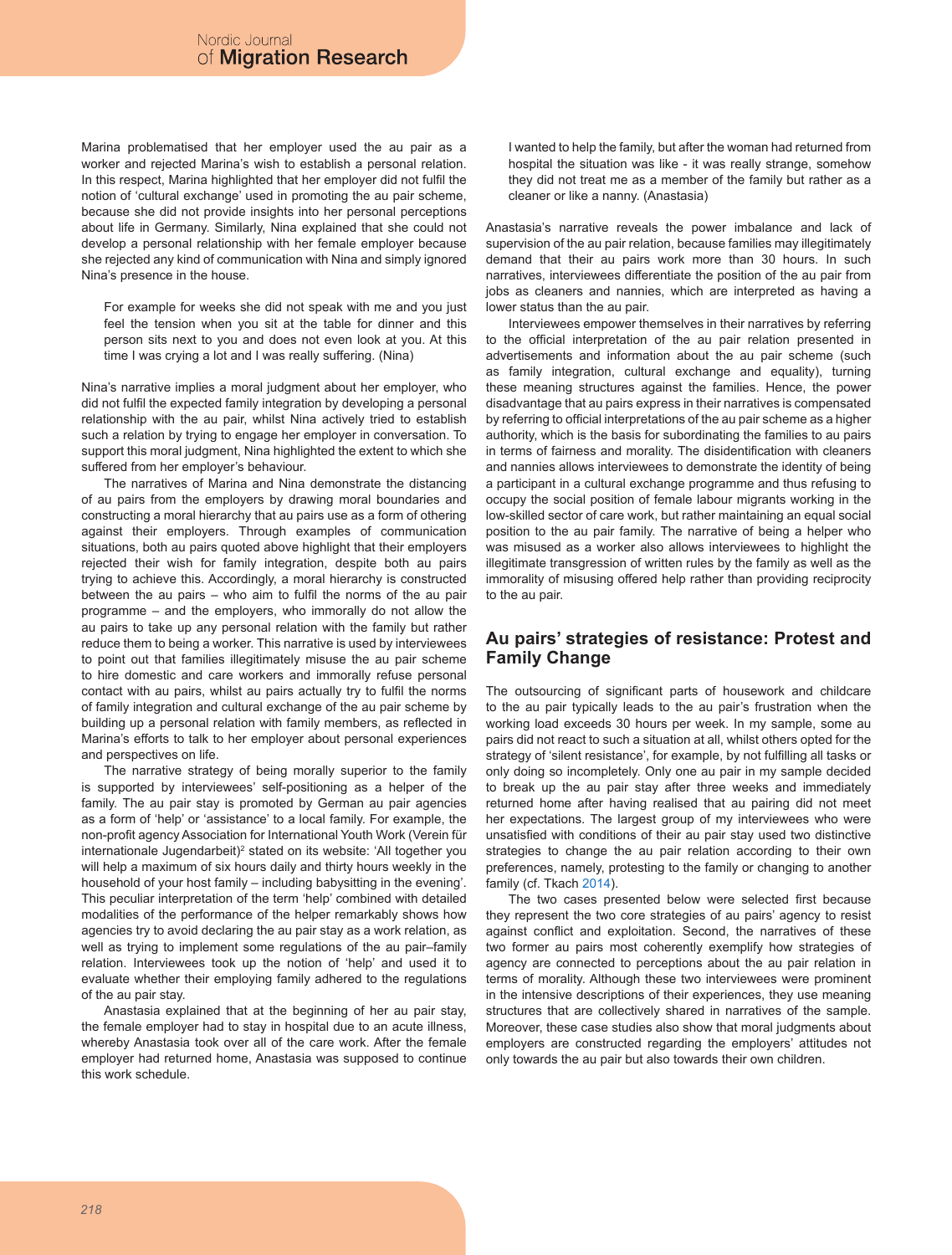## **Protest by 'shaming' families: Daria's case**

Daria became an au pair at the age of 24 years, having graduated from her second study course in Russia. As a German language teacher, she aimed to improve her German speaking skills to be able to work in multinational companies in Russia. During her au pair stay, she was placed in a double earner family with two children.

Daria explained that it was difficult to care for the children of her au pair family because they were suffering from mental problems. Daria argued that she was only able to care for these children and develop a good but professional relation with them because she had studied pedagogy.

Daria criticised her employers for not showing any interest in spending time with their children but rather delegating childcare fully to her, which she discussed as a proof of 'bad' parenting. Hence, she used a moral judgment about the parenting style to identify her employers as 'bad' – for example, immoral – persons.

It was like the parents come home and the children run to them and are just like 'Mummy, Daddy it's great that you are home!' 'Oh no kids, we are tired, better go to play something by yourself'. And then she [the female employer, CRA] is just sitting at the laptop and shopping clothes. Well she was like a Bohème woman - always smoking, a woman who only cares about her beauty and like that. (Daria)

In contrast to the female employer, who did not want to spend time with her children, Daria presented herself as a 'good' person, who cared for the children and supported them in their development in the position of the au pair. Accordingly, devoted childcare is constructed as a moral character trait that the employers lack. Daria's use of the term 'Bohème woman' alludes to the social milieu of this family. She portrayed her female employer as wealthy (see narrative below), hedonistic ('smoking' 'shopping clothes'), egocentric ('only cares about her beauty') and neglecting her children. Daria contrasted the motherhood behaviour of the female employer to that of her own mother.

I remembered my own childhood, yes. And maybe we did not have such nice clothes and not so many colorful toys, yes? But we were happy, that our parents loved us and that they were glad to spend time with us and do something with us, yes? My mother is like - I don't know how to name it but she likes children, yes. (Daria)

By comparing the employing family with her own parents, Daria used the mechanism of othering to draw a moral boundary to her female employer by identifying with the devoted motherhood of her own mother, which opposes the employers' parenting, delegating childcare to an au pair rather than being glad to spend time with their own children. Daria explained that her own mother expressed love for her children by spending time with them, whereas Daria's employers did not show any interest in their children. Daria argued that despite the material well-being that the employers offered their children, these children suffered from their parents' lack of affection. Hence, Daria interpreted the delegation of care work to a non-family member as the parents' moral failure to fulfil the normative standard of love and affection for their own children. In this sense, Daria disrupted the maternalistic hierarchy of her female employer over the au pair and demonstrated the employers' dependence, because the female employer had to rely on the au pair to cover the motherly functions.

I saw that the children were always alone and only were with the au pairs. And the last au pair she was fired because, as I found out, she hit the child. The host mother she told me that she couldn't speak hardly any German and maybe she could not build up any contact to the boy, because he was really difficult. The host mother also said, you speak so well German what do you need classes for? However, I think nobody is perfect and you can always improve. Actually, I wanted to do some kind of language certificate. (Daria)

The above narrative portrays the female employer as highly egoistic through relying on Daria's language skills to care for her children, without granting Daria any free time to further develop her language skill in a class, as demanded by regulations of the au pair scheme. Unsatisfied with her work load – namely, being responsible for the entire housework and childcare, including when the employers were at home – Daria complained to the au pair agency. However, the agency could not offer Daria another family and refused to intervene in Daria's au pair relation. Hence, Daria decided to renegotiate the conditions of au pairing with her employing family. Daria's strategy of placing pressure on the family will be termed 'shaming', because she confronted the family with the illegitimate and immoral transgressing of the au pair scheme's regulations by asking Daria to constantly overwork. Daria elaborated that it was very stressful for her to enter into this conflict because she was not used to speaking up for herself.

Finally I told them 'No I really don't like this, I am always at home, I do not go to language school, that is not ok'. And they went 'Ok you can take a class.', but after some time she gave me such a book in which she wrote what chores I have to do. Well I had to clean all the toilets and like that and I just thought I am an au pair not a cleaner. They had quit their cleaning lady because to them I was the good girl from Russia who can do it all and never says no. But finally I told them 'No this is not right' and then the cleaning lady started to come again. (Daria)

The core argument of the above narrative is Daria's distinction between the au pair and the cleaner, arguing that the au pair is not supposed to clean toilets for the family as this would demarcate an unequal status in the family. Daria stated that she was exploited because the cleaner of her employing family was fired and Daria had to take over all such functions. Her anticipation that this happened to her because she was 'the good girl from Russia' refers to being othered by the family based on her gender, age and belonging to another nation or culture. It is unclear whether the reference to Russia refers to employers' possible assumptions about the cultural attitudes of Russians or the economic dependence on the au pair position, which hinders the au pair from complaining about working conditions in the family. According to Jensen's approach (2011: 62), Daria's reaction to being victimised by the family reflects a refusal to occupy the position of an exploited au pair, confronting the family with this immoral behaviour by 'shaming' them.

Daria depicted that the notion of being an au pair is modifiable by the family according to its needs, although by knowing the regulations and protesting against exploitation au pairs may act against such conditions. The strategy of shaming helps au pairs to present themselves as being informed about the au pair scheme, as well as being independent and steadfast to enter into a conflict with the family. It cannot be determined whether this strategy of au pairs modifying the conditions of their au pair stay is generally successful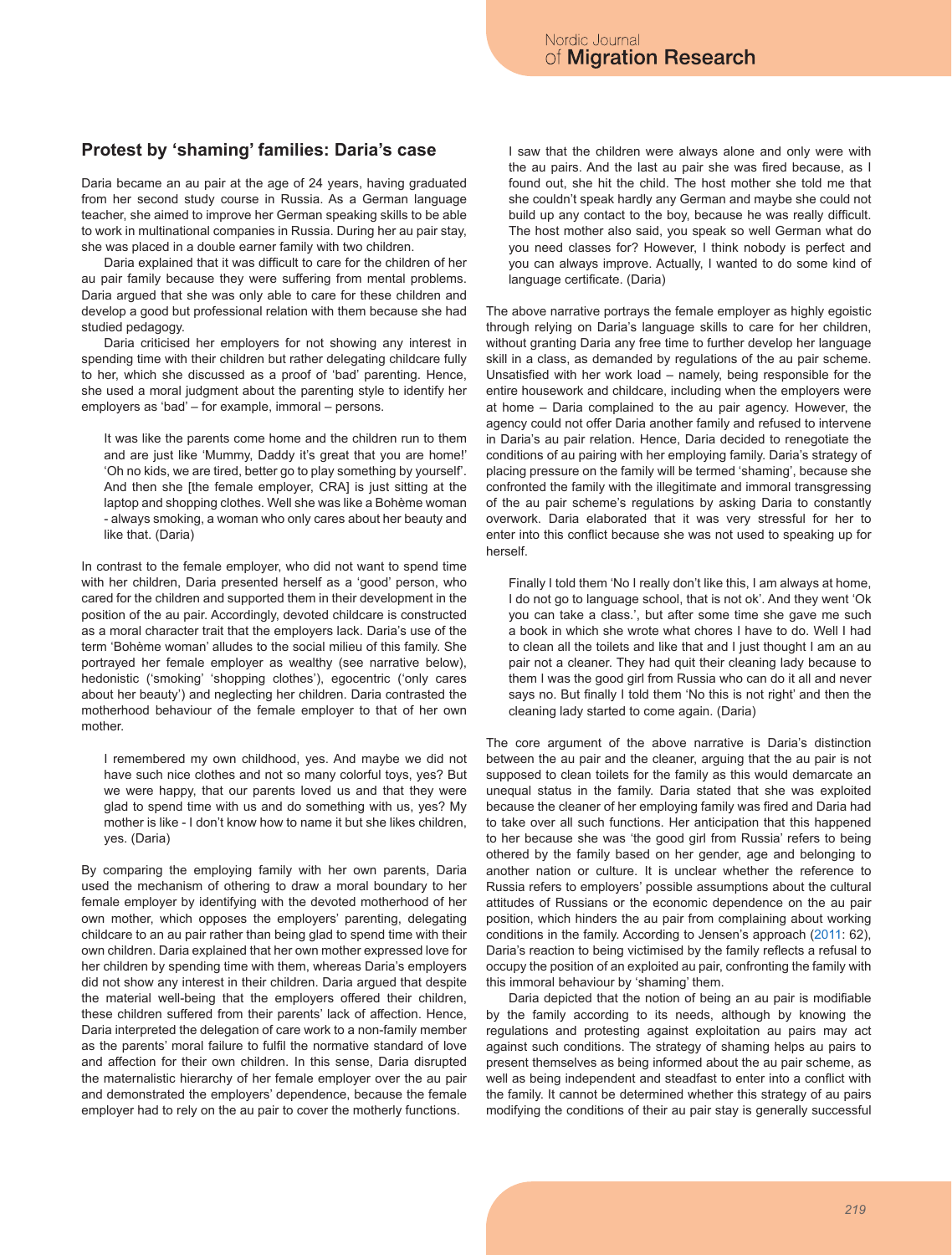based on the small sample even though this strategy seems to have achieved its goal in Daria's case. However, the example of Daria shows that protest may be a very important aspect to cope with the experience of being an au pair.

# **Change of families: Elena's case**

Elena is one of the few women in my sample who interrupted her studies in Russia to become an au pair at the age of 18. She explained that she was unsatisfied with her study course and wanted to go abroad to learn a foreign language, get to know another country and reconsider her choice of studies. She was placed in a dual earner family with a toddler.

Similar to Daria, Elena described how this family demanded that she worked much more than 30 hours per week and especially delegated cleaning chores to her. She described the situation in ironic terms:

Very early during my stay there, they mistook me for a cleaning lady. I got 400 DMarks<sup>3</sup> und they thought 'Ok she is earning enough and food and accommodation is for free, it won't harm her if she cleans a bit.' (Elena)

Elena's ironic comment that her employers mistook her for a cleaner highlights the power imbalance of the au pair relation, which enables the employers to interpret the regulations of the au pair stay according to their needs and even violate the clearly defined rule regarding the maximum working hours. The conflict between Elena and the family arose as Elena was ordered to clean the whole house daily and her cleaning skills were criticised by the female employer. Elena felt that her female employer considered her 'dirty', which shows that the activity of cleaning is interpreted in the au pair relation as a personal character trait rather than a skill.

Elena referred to her cooking skills in narratively positioning herself against the female employer, highlighting how she could outplay this woman through cooking because the male employer constantly praised her meals. Like Elena, many former and current au pairs emphasised that their female employers could not prepare any fresh food but rather had to rely on oven-ready meals to serve their family, criticising their employers' motherhood and wifehood qualities. The most common argument is that German women's inability to cook fresh and healthy food is the reason for illnesses of their children, as well as the women being overweight. In this narrative, skills of housework are strongly gendered and related to cultural socialisation. One of the core elements of motherhood in the Russian society is women's ability to nurture their family, cater for family members and delight them with tasty food, whereby this ability is passed on from grandmothers and mothers to daughters. Interviewees like Elena take up this notion of performing motherhood and wifehood by preparing fresh food to argue why they could better fulfil this role in their employer's family compared with the female employer herself.

The woman could not cook at all and then for the first time she made a cake, but when she cut the cake the point of the knife stuck in it. She did not want to throw the cake away because she was so proud that she managed to make it. We just started to eat it and she said to the child 'Tobi, just take good care that you don't eat the point of the knife!' and I just thought how can you be so stupid to risk that your child is swallowing the point of the knife. (Elena)

This narrative shows that Elena uses the narrative pattern of othering to distance herself from the female employer, engaging in a moral judgment to highlight her lack of practical housework skills and motherly love and responsibility for her child.

At first the woman was really glad that I did cook every now and then but suddenly she was not happy about it anymore because her husband was like 'Oh Elena you are such a great cook' 'Oh it is so tasty!' [[laughing]] Of course this is bad for her and she said to me that I don't have to cook any longer. (Elena)

Elena argued that owing to these housewife skills as well as her youth and beauty, the male employer fancied her. Accordingly, Elena constructed a personal but not professional social relation imposed by the employing family on Elena: the relation to the male employer is constructed as that of one-sided sexual attraction, whilst Elena positioned herself as an opponent to the female employer. Elena assumed that the male employer fancied her because he commented on her physical attractiveness. She stated that once the male employer climbed the stairs behind her and commented 'how cute!'. Although she asked him what he meant and he answered 'nothing', Elena felt that this comment referred to her backside, because she was wearing shorts in the summer. She also reported that the male employer entered into her room and the bathroom when she was changing clothes on a couple of occasions. In this respect, Elena draws a moral boundary to the male employer by stating that he treated her as a sex object and molested her, which clearly breaches the norms of the quasi-family relation and the employers' function of guardians of a young foreigner. In her narrative, Elena took the jealousy and hostility of the female employer toward her as a proof of this assumption and an explanation for the conflicts between the two women. In this narrative, the maternalistic hierarchy is disrupted in Elena's perspective, because the praise of the male employer confirmed Elena's superiority in terms of care work. These narratives allow Elena to position herself as being more attractive than the female employer, thus reasoning that the female employer's hostility was based on jealousy and marking the male employer as an immoral husband who betrays his wife and transgresses the norms of the au pair scheme.

Similar to Daria, Elena assumed that exploitation during her au pair stay resulted from her national background, because employing families categorise Russia as a less-developed country and consequently the au pair migration is interpreted as a form of economic migration to Western Europe.

They misunderstood, they thought that I am from Russia, like there comes a girl and she has to be glad to be in Germany at all and that she can make some money here and eat some good food and things like that. (Elena)

Elena perceived that the employing family assumed that she was an indigent migrant from a poor country and thus they were never willing to grant her the status of an 'equal'. Accordingly, the social category of national background is used as a substitute for differentiation at the level of social class. This meaning pattern implies that employing families misconceive and ignore the importance of language learning for au pairs because they suppose that the earned income and accommodation in a middle-class home is the major benefit for au pairs. Interviewees like Elena argued that families legitimise their exploitation of au pairs as offering some welfare to an indigent person (compare the same finding by Anderson 2007: 255ff). Hence,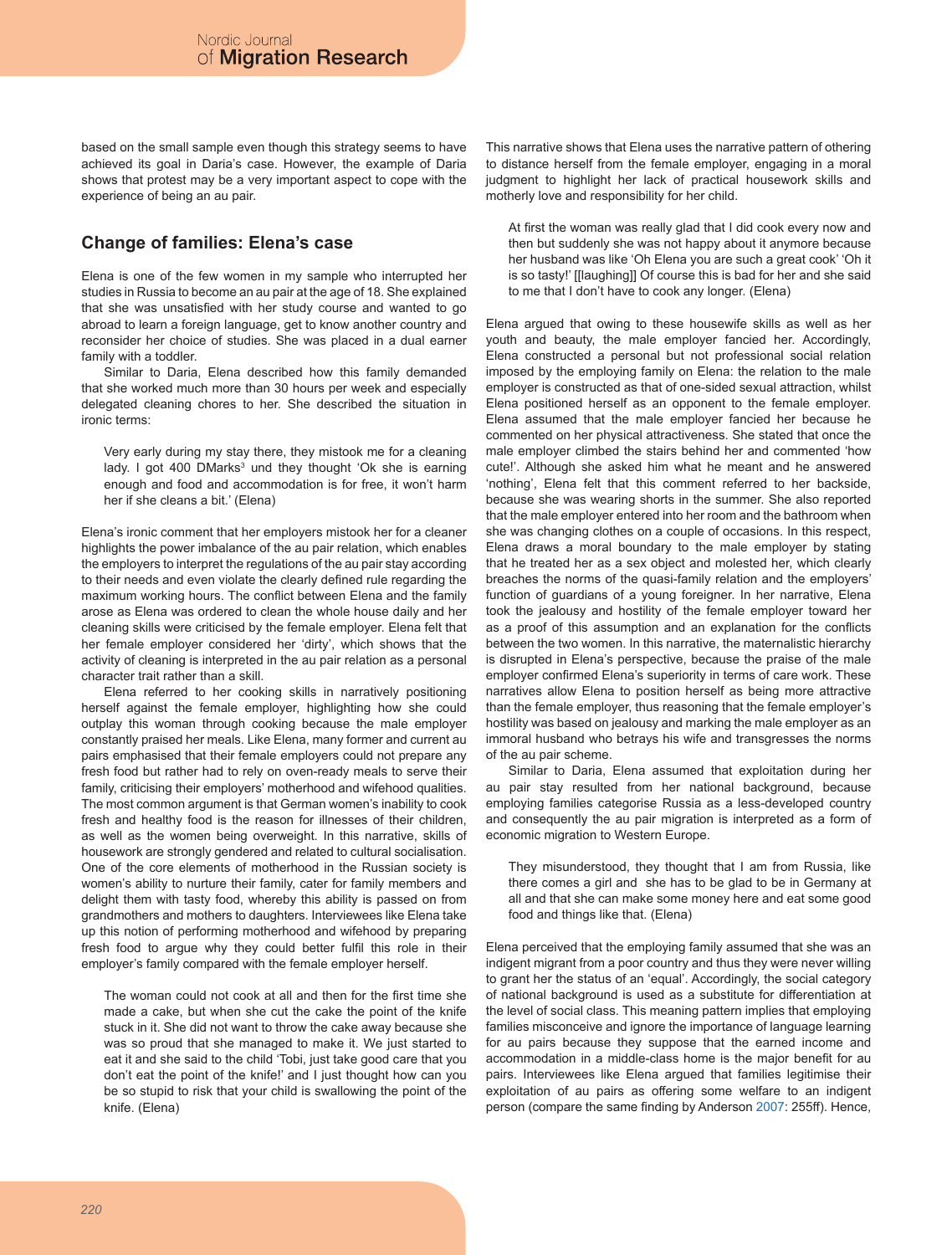interviewees felt that their social status of being a highly skilled young woman from the Russian urban milieu is negated and their major objective of learning German during the au pair stay is disregarded by the employing families. Therefore, Elena used othering in the variant that the family is ignorant and uninformed about Russia.

Elena never argued with their employers and she decided in silence to change to another family. She turned to one of her friends (Russian migrants) in Germany for help when she wanted to change to another family. As she could not speak much German at that time, her friend wrote down on a sheet of paper for her in Cyrillic letters how to say in German 'I quit immediately'. The family reacted astonished and angrily, but wanted to convince Elena to stay on. Elena left on the same day and rejected the offer of her outstanding salary, which was only little money. After leaving the family, her friend accommodated her for a couple of weeks until she found a new au pair family. With this strategy, Elena was able to show the employing family that she neither depended on them for being in Germany nor for making money and that she was able to develop personal relations outside the family. With her decision to leave the family, she subverted the power of the family. Losing the childcare of the au pair causes problems for the family, as it is difficult to organise another solution immediately. Accordingly, au pairs who change families use the vulnerability of the family to empower themselves and regain their agency.

# **Conclusion**

The analysed narratives of current and former au pairs investigated in this article show that the narrative construction of the relation between the au pair and family is highly complex as it involves aspects of a work relation and aspects of a personal relation and intermingles the traditional economy with the moral economy. Where norms of the au pair relation are not defined in written form, interviewees constructed au pairing as a moral economy. In order to resist exploitation, the au pairs interviewed in this study do not highlight how their labour was exploited but rather argued how their help was misused. Therefore, they uphold the interpretation of au pairing as a moral economy that enables them to maintain the status of a participant in an exchange programme and disidentify with low-paid domestic workers.

Applying the notion of mutual help used by agencies and officials to promote and define the au pair stay, interviewees evaluated their position in the family. When employers delegate the entire housework and childcare to the au pair, interviewees concluded that they were pushed illegitimately by the family into the position of a cleaner, maid or nanny – sometimes even servant – without being paid adequately for it. Given that au pairs do not consider themselves workers but rather educational migrants, the interviewees did not interpret exploitation in the au pair relation as exploitation within a work relation but rather the immoral misuse of 'help' offered by au pairs to the family. In their narratives, au pairs make up their power disadvantage in the relation to the employing family first by referring to the written norms of the au pair scheme presented in advertisements and information as a higher authority. Second, au pairs refer to unwritten moral norms that are subtly transported with the image of family integration and cultural exchange in arguing that the moral economy of au pairing was not fulfilled because the family did not offer an equal position in the family's hierarchy, mutual interest and engagement in one's life and reciprocal support. The narrative empowerment of au pairs is the subordination of the family in terms of morality and fairness regarding the au pair's desire to fulfil norms of the au pair scheme and the claim that families misuse the au pair scheme for cheap domestic work. Third, au pairs

use moral judgments about the female employers' failures in wifehood and motherhood to argue that employing families depended on them because the female employers were unable to fulfil these family roles properly. Interviewees refer to their cultural, professional and personal skills of housework and childcare to depict how they could compensate the female employers' failures in these family functions, as proven by the au pairs' relations with the male employers and children.

Hence, the narratives of au pairs reveal that they use morality not only to claim reciprocity, mutuality and equality in the au pair relation but also to establish a hierarchy between themselves and the female employers and present their own superiority in terms of mothering, housework and wifehood.

For these interviewees' biographical coping with these negative experiences, it is also crucial to emphasise in their narratives how they resisted against this exploitation. Interviewees elaborated about their choice to change families or protest against conditions of au pairing, thus presenting themselves as individuals who are not victimised but capable of acting. Accordingly, au pairs empower themselves against the consisting power asymmetries of the au pair scheme. The strategy of shaming shows how perceptions about the immorality of the family are turned into au pairs' practices to change the au pair relation by confronting the family about exploiting the au pair. This allows interviewees to demonstrate that they are informed about the regulations of the au pair scheme and able to assert their rights in a conflict with the family, which represents their status of an adult person. The strategy of changing families demonstrates that au pairs are not financially or socially dependent on their employing family but are able to organise their stay in Germany by themselves. Hence, when au pairs decide to change family with short notice, the ignorance of families in terms of assuming that au pairs fully depend on them results in suddenly being left behind without childcare.

### **Acknowledgements**

I would like to thank Olga Tkach, Lena Näre, Synnove Bendixsen and anonymous referees for their comments on the draft versions of this article.

**Dr. Caterina Rohde-Abuba** received her PhD in sociology from the University of Bielefeld in 2013. Her doctoral thesis, funded by a scholarship from the German Research Foundation, focused on the migration of Russian au pair workers. Currently, she is working as a senior research consultant at INFO GmbH Markt- und Meinungsforschung in Berlin, and she is an associated researcher at the Center for German and European Studies at the University of Bielefeld.

#### **Notes**

- This article focuses on narratives about negative relations between the au pair and family. Thus, narratives about positive relations will be omitted from this analysis because interviewees used different meaning structures to describe positive experiences with families, for example, by interpreting them as a form of friendship or kinship, which has to be analysed in a separate article.
- 2. Homepage des ViJ, abrufbar unter http://www.au-pair-vij.org/ au-pair-in-deutschland/ [Last accessed 08.10.2012]
- 3. 400 DMarks would be about 200 Euros at that time. The current minimum 'pocket money' for au pairs is 260 Euros.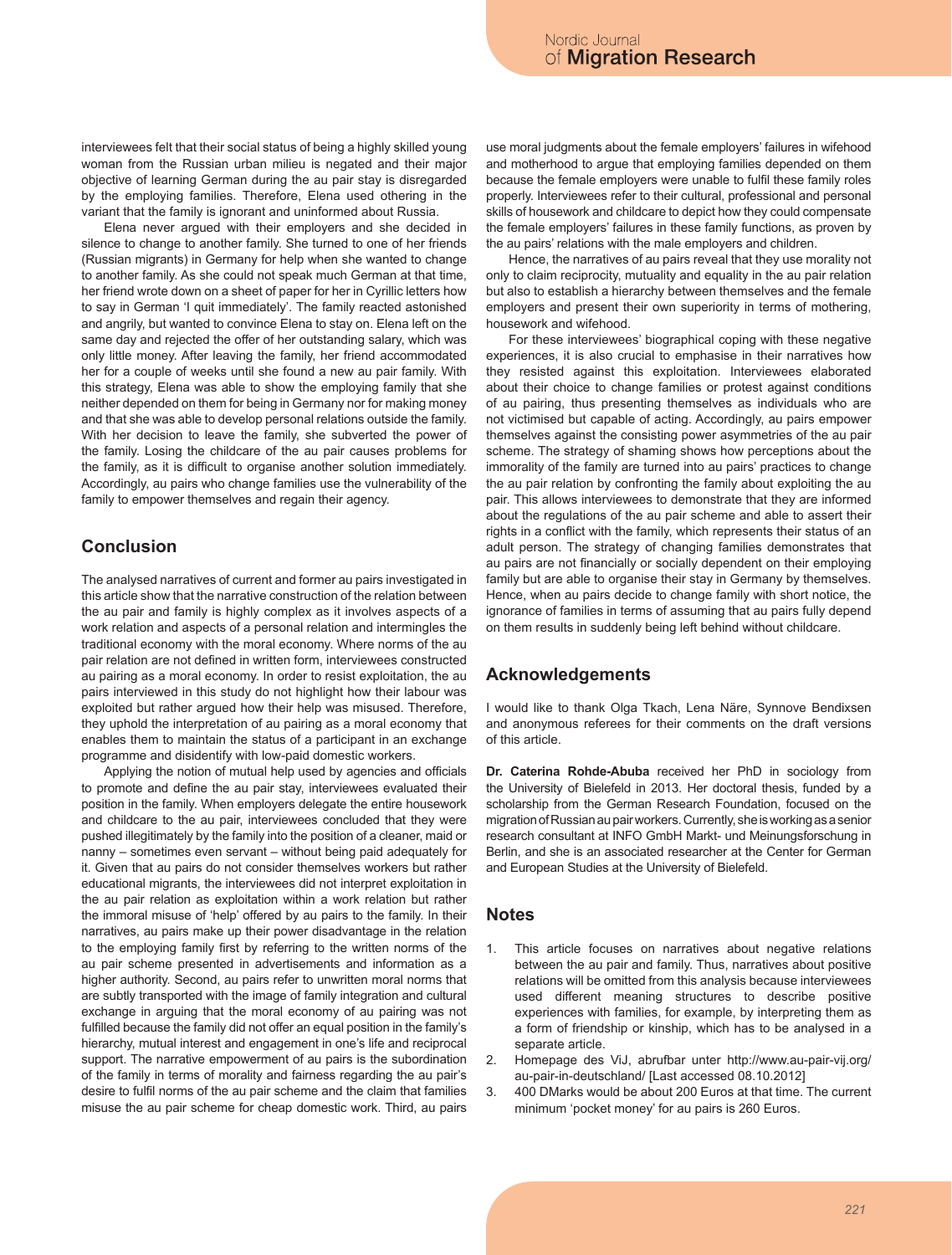# **References**

- Amelina, A 2010, 'Searching for an Appropriate Research Strategy on Transnational Migration: The Logic of Multi-Sited Research and the Advantage of the Cultural Interferences Approach', *Forum: Qualitative Social Research*, vol.11, no.1, art.17. http://www. qualitative-research.net/index.php/fqs/article/view/127 9/2916 [Last accessed: 07.08.2012].
- Anderson, B 2007, 'A Very Private Business. Exploring the Demand of Migrant Domestic Workers', *European Journal of Women's Studies*, vol.14, no.3, pp. 247-264, DOI 10.1177/1350506807079013.
- Arnado, JM 2003, 'Maternalism in Mistress-Maid Relations: The Philippine Experience', *Journal of International Women's Studies*, vol.4.3, May 2003, pp. 154-177.
- Ashcroft, B, Griffiths, G & Tiffin, H 2007, *Post-colonial studies. The Key Concepts,* (2. edition), Routledge, London.
- Búriková, Z & Miller, D 2010, *Au Pair*, Polity Press, Cambridge.
- Chuang, J 2012, 'The U.S. Au Pair Program: Labor Exploitation and the Myth of Cultural Exchange', *Harvard Journal of Law & Gender,* vol. 36, pp 269-343.
- Cox, R 2015, 'From Our Own Backyard? Understanding UK Au Pair Policy as Colonial Legacy and Neocolonial Dream' in *Colonization and Domestic Service. Historical and Contemporary Perspectives*, ed VK Haskins & C Lowrie, Routledge, London, pp 256-272.
- Cox, R & Busch, N 2016, ''This is the life I want': Au pairs' perceptions of life in the global city', *Nordic Journal of Migration Research*, vol.6, issue 4, pp , DOI 10.1515/njmr-2016-0029
- Dalgas, K M 2016, 'Filipino au pairs on the move: navigating strong and weak ties in the search of future paths', *Nordic Journal of Migration Research,* vol. 6, issue 4, DOI 10.1515/njmr-2016-0028.
- Hess, S 2009, *Globalisierte Hausarbeit. Au-pair als Migrationsstrategie von Frauen aus Osteuropa*, Second Edition, VS Verlag für Sozialwissenschaften, Wiesbaden.
- Huang, S, Yeoh, B & Toyota, M 2012, 'Caring for the elderly: the embodied labour of migrant care workers in Singapore', *Global Networks*, vol 12, no 2, pp 195–215, DOI: 10.1111/j.1471- 0374.2012.00347.x.
- Jensen, SQ 2011, 'Othering, identity formation and agency', *Qualitative Studies*, vol., no 2: pp 63-78
- Johnson, JL, Bottorff, JL & Browne, AJ 2004, 'Othering and Being Othered in the Context of Health Care Services', *Health Communication,* vol. 16, no 2, pp. 255-271, DOI: 10.1207/ S15327027HC1602\_7
- Jolly, S & Reeves, H 2005, *Gender and Migration: Overview Report,* http://www.bridge.ids.ac.uk/reports/CEP-Mig-OR.pdf [Last accessed 16.06.2009].
- Lan, PC 2006, *Global Cinderellas: Migrant Domestics and Newly Rich Employers in Taiwan*, Duke University Press, Durham and London.
- Lutz, H 2008, *Vom Weltmarkt in den Privathaushalt. Die neuen Dienstmädchen im Zeitalter der Globalisierung,* second edition, Verlag Barbara Budrich, Opladen.
- Marchetti, S 2014, *Black Girls: Migrant Domestic Workers and Colonial Legacies.* Brill, Boston.
- Migrationsbericht 2010, *Migrationsbericht des Bundesamtes für Migration und Flüchtlinge im Auftrag der Bundesregierung. Bundesministerium des Inneren*. http://www.bamf.de/ SharedDocs/Anlagen/DE/Publikationen/Migrationsberichte/ migrationsbericht-2010.pdf;jsessionid=221ABCCD8ED3F986 62DA35A429F85 552.1\_cid294?\_\_blob=publicationFile [Last accessed: 02.01.2013].
- Näre, L 2011, 'The Moral Economy of Domestic and Care Labour: Migrant Workers in Naples, Italy', *Sociology*, vol.45., pp 396- 412, DOI: 10.1177/0038038511399626.
- Oevermann, U, Allert, T, Konau, E, Krambeck, J 1979, 'Die Methodologie einer 'objektiven Hermeneutik' und ihre allgemeine forschungslogische Bedeutung in den Sozialwissenschaften' in *Interpretative Verfahren in den Sozial- und Textwissenschaften,* ed. HG Soeffner, Stuttgart: Metzler, pp 352-434.
- Riano, Y, Baghdadi, N & Wastl-Walter, D 2006, *Social Integration and Social Exclusion of Skilled Immigrant Women from Countries Outside the European Union*. http://www.immigrantwomen.ch/ PDF/17%20Final%20report%20St udie%20qualifizierte%20 Migrantinnen%20ohne%20Fotos.pdf [Last accessed: 21.09. 2012].
- Rollins, J 1985, *Between Women: Domestics and Their Employers,*  Temple University Press, Philadelphia.
- Sayer, A 2010, 'Class and Morality' in *Handbook of the Sociology of Morality*, ed. S Hitlin & S Vasey, Springer, New York, pp. 163- 178, DOI 10.1007/978-1-4419-6896-8\_9.
- Schütze, F 1976, 'Zur Hervorlockung und Analyse von Erzählungen thematisch relevanter Geschichten im Rahmen soziologischer Feldforschung – dargestellt an einem Projekt zur Erforschung kommunaler Machtstrukturen', *Arbeitsgemeinschaft Bielefelder Soziologen, Kommunikative Sozialforschung*, München, pp. 156-260.
- Schütze, F 1983, 'Biographieforschung und narratives Interview', *Neue Praxis*, vol.3, pp. 282-293.
- Sekeráková Búriková, Z 2016, 'EU enlargement and au pairing in the UK: the experiences and migratory strategies of Slovak au pairs', *Nordic Journal of Migration Research,* vol. 6, issue 4, DOI 10.1515/njmr-2016-0030. Spivak, GC 1985, 'The Rani of Sirmur', *History and Theory*, vol.24, no. 3, pp. 247-272, DOI: 10.2307/2505169.
- Stenum, H 2011, *Abused Domestic Workers in Europe: The Case auf Au Pairs. European Parliament.*
- http://www.europarl.europa.eu/document/activities/cont/201110/20 111020ATT29946/20111020ATT29946EN.pdf [Last accessed: 25.04.2015].